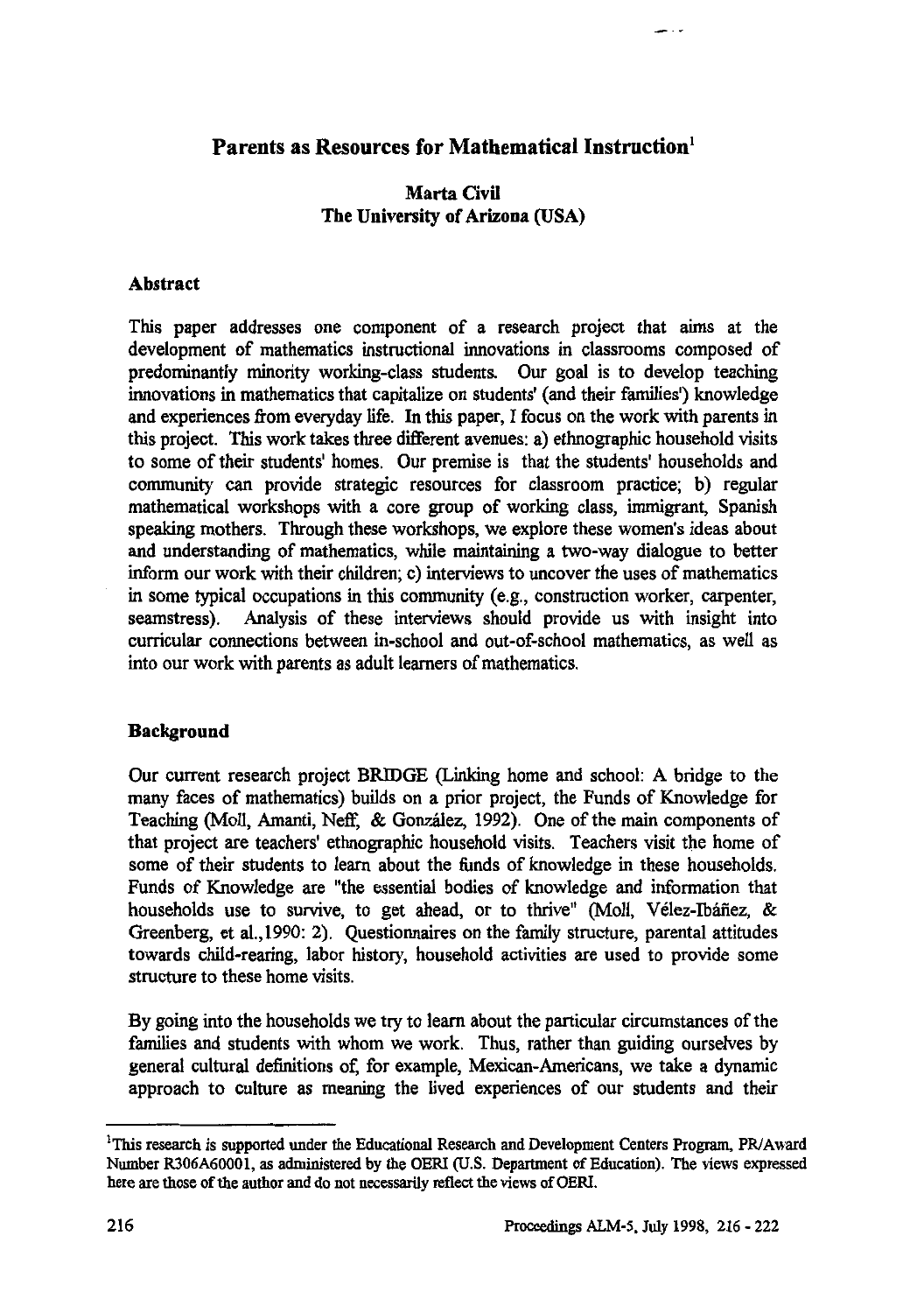**families. There are wide differences between, for example, recent Mexican immigrants whose children were born in Mexico and may have been here for two or three years, maybe less, and families who have been here for one generation or more. The home visits allow us to go beyond the often simplistic and stereotyping characterization of a certain group (in this case "Mexican-Americans") that looks at what can easily be seen, such as type of food, folklore, way to dress, and ignores more hidden aspects. Martha Floyd-Tenery, a teacher/researcher who participated in the Funds of Knowledge for Teaching Project writes:**

**The ethnographic research process causes teachers to become more aware of the multidimensionality of students' lives. A student may be a caretaker, friend, musician, champion Nintendo player, and family interpreter. Such information acquired through home visits can prevent teachers from jumping to erroneous conclusions regarding their students (Floyd-Tenery 1995:11).**

**This qualitative study of households has consistently documented a wealth of resources and knowledge in these working-class, minority families. For example, this household knowledge ranges over themes such as farming, construction, use of herbs for medicinal purposes, mining, repair, budgeting, cooking, sewing, etc. Furthermore, another aspect that the project was interested in documenting is how is this knowledge used by the families. How do families develop social networks and how does this networking help these households get ahead? Of interest to us, from a teaching point of view, is the children's level of participation in the household activities.**

**In school, we seldom build on the knowledge and experiences that working-class, minority students have. Building on that knowledge (and the families' knowledge) was one of the premises behind The Funds of Knowledge for Teaching project. For example, a teacher finding out about her students' families knowledge about construction led her to developing a comprehensive learning module around this theme, in which she not only integrated the different school subjects, but actively involved some parents and community members who eagerly came to share their expertise (Civil, 1993).**

### **Bringing in the Mathematics**

**The current project, BRIDGE, has as a main focus the teaching and learning of mathematics. It builds on the prior project, but also on research on the social construction of mathematics in the classroom (Ernest, 1998; Lampert, 1990) and on studies on everyday mathematics and on the gap between in-school and out-of-school learning (Abreu, 1995; Lave, 1988; Nunes, Schliemann, & Carraher, 1993). Furthermore, for our work with the parents we have found research on adult education, particularly that grounded on critical pedagogy, particularly useful (Benn, 1997; Frankenstein, 1989; Frankenstein & Powell, 1994; Harris, 1991; Knijnik, 1996)**

**Over the years of my working with prospective elementary teachers, I became intrigued by the fact that the "more successful" were less likely to make use of**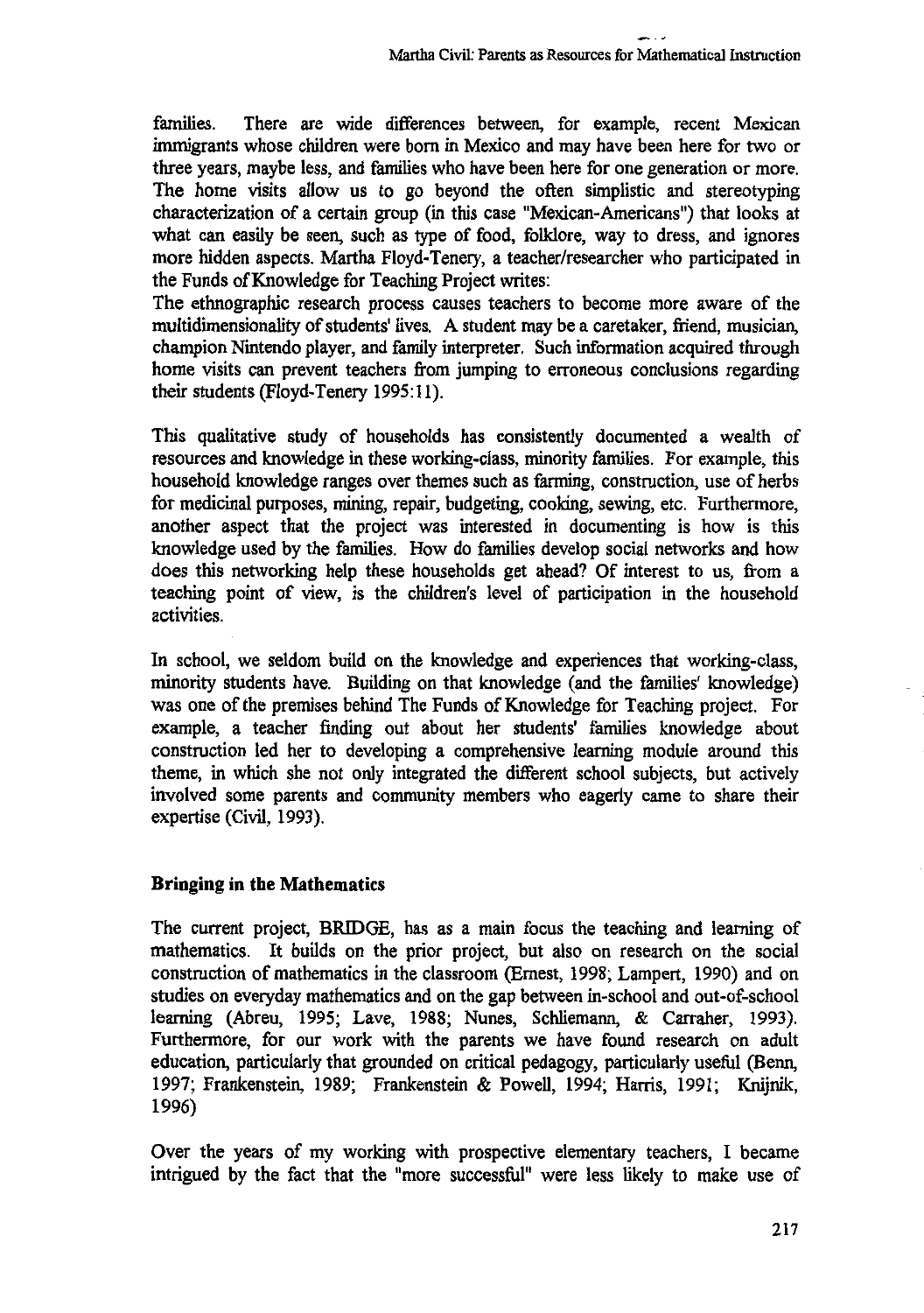**"informal" methods, everyday type reasoning, and would rather use a formula, algebra, school-like methods. The "less successful" were often trying to make sense of the problems, making connections to everyday life. Abreu's (1995) study on the relationship between home mathematics (sugarcane farming) and school mathematics among children in the North East of Brazil, resonates with my own experience with prospective teachers. I was particularly struck by her observation that the students who were more engaged with home mathematics often were more unsuccessful at school mathematics; and among those more successful at school mathematics often were students less engaged in home mathematics. How are students perceiving these two forms of mathematics? Are these different** *forms* **of mathematics given different value?**

**These questions are grounded on our primary interest in the project--children's learning of mathematics. However, as we tried to gain a better understanding of the effect of household knowledge and experiences on the mathematical learning of these children, we realized that household visits were only one aspect, almost like a beginning.** We decided to add two components to our work with parents:<br>-Regular mathematics workshops with a core group of parents. So far these

-Regular mathematics workshops with a core group of parents. **workshops have been mostly with a group of working class, immigrant, Spanish speaking women.**

**-More focused interviews trying to uncover the uses of mathematics and the mathematical potential in the occupations of some of the students' parents. This is what we have called occupational interviews.**

**I will describe these two components next.**

### **Workshops**

**Our aim through these workshops is the development of a core group of parents to engage in a two-way dialogue about the teaching and learning of mathematics. This concept of a two-way dialogue is crucial to our work: on one hand, these workshops are aimed at enhancing the participants' understanding of mathematics. On the other hand, we want to learn about their ideas about mathematics, its teaching and its learning, as well as about their everyday uses of mathematics. This group of women is very diverse in terms of years of formal education, ranging from two or three years at the elementary level, to high school. Our workshops have engaged them in geometric explorations (including some work on Logo), strategy and topological games, and fractions. Our approach in these workshops is very similar to what we do in professional development sessions for teachers. Thus, we select reform-based activities and have them work in small groups, constantly encouraging them to come up with their own approaches. This provides a very rich environment for us to learn about their thinking about mathematics.**

**The discussions have shown a mixture of wanting to do things the way they were taught (although sometimes they only remember part of the procedure) and a common sense, practical approach (as in the case of trying to go from a recipe for eight people to one for four people, where one of the proposals was to bake the one for eight and either freeze the leftovers or give them away). All throughout, these**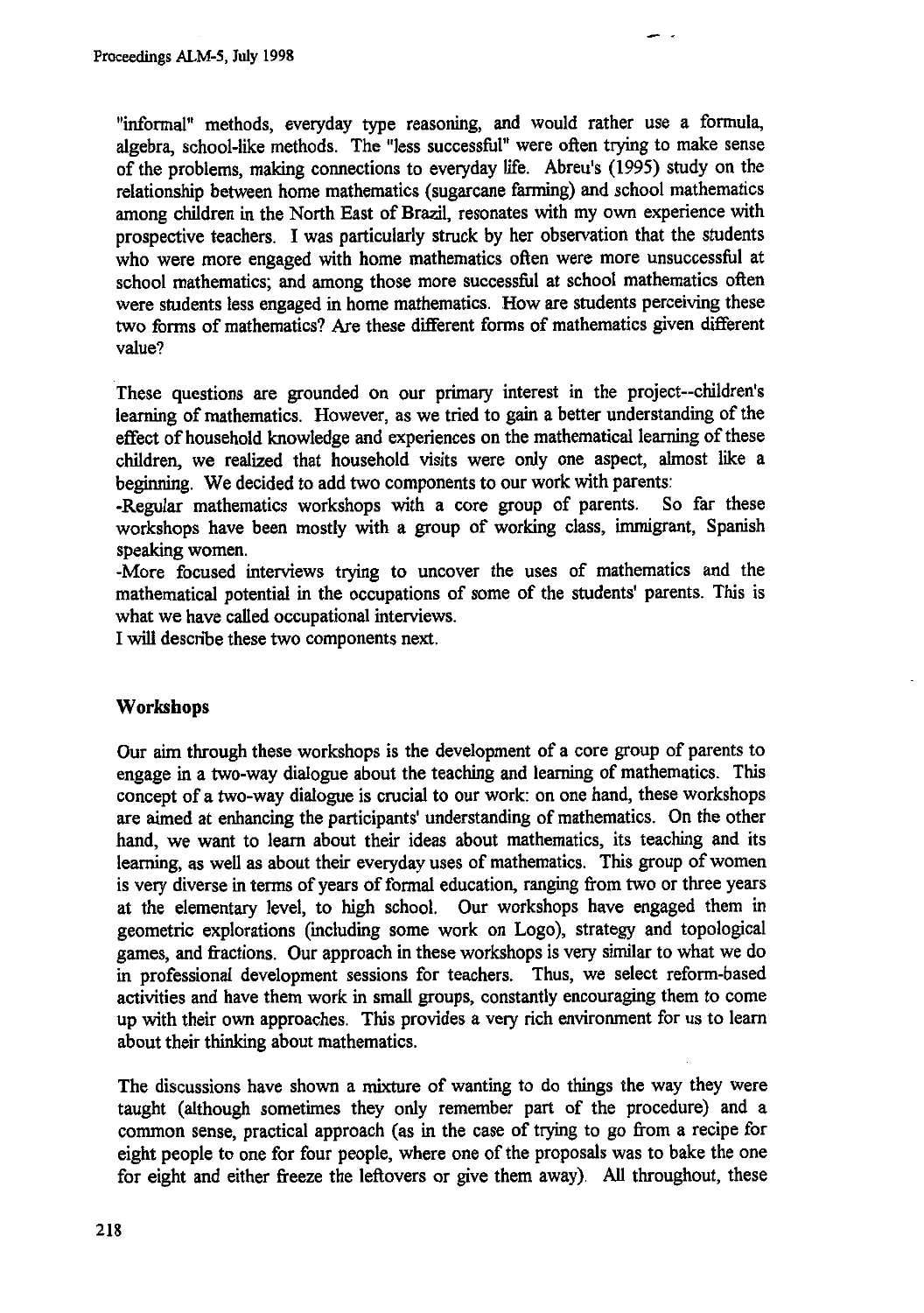**discussions have shown an eagerness to investigate, to learn. For many of them, the approach is different from what they experienced in their own schooling--a traditional approach in which they were shown (told) how to do things. Thus, a question that we have is how do these women appreciate an open-ended approach in which closure (in a traditional sense) is not necessarily reached at the end of each individual workshop? Another question we have is should we be looking at fractions from the school mathematics point of view in these parents' workshops? We want to do this because one of our goals (and one of the reasons why these women expressed an interest in participating) is for them to be able to help their children at home with school mathematics. However, we wonder about how to bring in school mathematics in ways that make it relevant to these adults, not "only" as mothers, but as learners themselves.**

**We want for these parents to be seen as intellectual resources in that not only they participate in the discussions but then they go to classrooms to teach what they are learning in these workshops. This is a different kind of parental involvement from what many minority, working-class parents usually experience (e.g., monitoring of cafeteria, organizing papers for a teacher, cutting things for an arts activity, ...).**

**Not only are we learning about these women's ideas about mathematics, but about their uses in their everyday life. For example, in one session we had the opportunity to listen to a woman describe a step by step procedure of how to make a dress. She used the teacher as her model and walked us through the whole process. Throughout, the other women in the group shared their knowledge of sewing, exchanging "tricks" and asking each other how to do certain things. In a very collegial atmosphere, comments about the mathematics they saw in sewing, as well as comments about their own experiences as learners of mathematics were naturally shared. From my point of view, there was a richness in mathematical content in the whole process of making the dress (e.g., her technique to draw a quarter of a circle; her use of symmetry all throughout; a possible arena for exploration of theorem of Pythagoras). At this point, this was mostly an exercise for me as I attempted to uncover the mathematics in the making of the pattern for a dress. And this is not an easy exercise. My lack of familiarity with sewing and my formal training in mathematics did not seem to mesh together well for me. It reminded me of Fasheh's (1991) account of his relationship to mathematics versus his mother's relationship to mathematics, "In 1976 it struck me that the math she was using was beyond my comprehension. (...) Mathematics was integrated into her world as it never was into mine" (Fasheh 1991: 59).**

**A question that these workshops raise for me is what should we do as these parents tell us about their everyday practices and their uses of mathematics? This relates to the issue of sensitivity that Benn (1997) points out when using contexts from these adults everyday practices. Do we want to use these contexts as starting points on which to ground our discussion of academic mathematics? For example, what are the implications of noticing that a seamstress makes a quarter of a circle by holding her measuring tape fixed at one corner of her rectangle (the center) and marking points 25 cm from that point, then joining them to get her quarter circle?**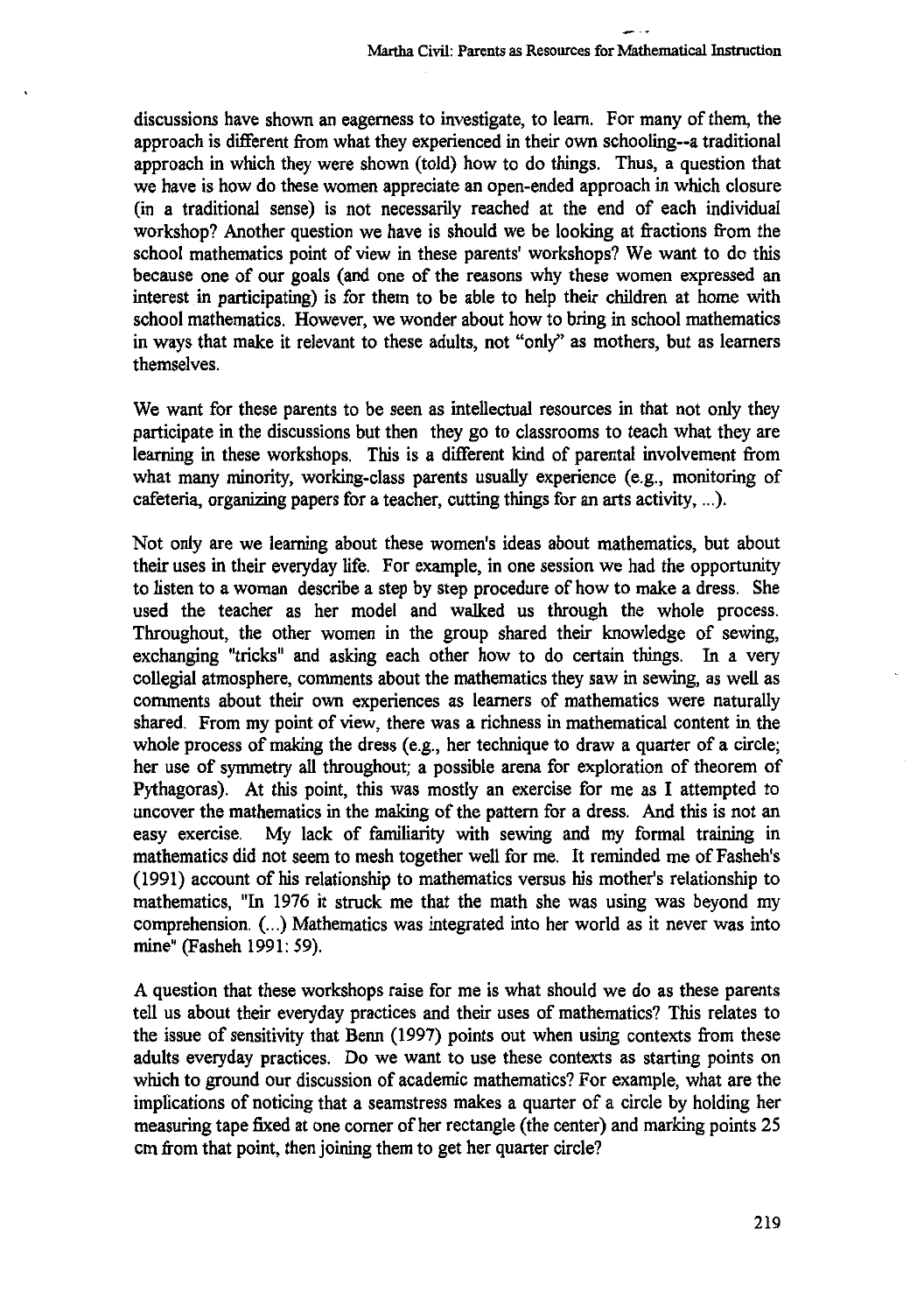

Drawing an quarter of a circle

It certainly shows the circle as the geometric locus of points equidistant from a given point. But how can we use her knowledge to inform us for school mathematics?

I did not really discuss the embedded mathematics (from my point of view) with the seamstress (Vithal & Skovsmose, 1997). Yet, this seems like it could be a **next** step. Or do I first need to get a better understanding of what are these mathematics? In a sense, this was one of the motivations behind the occupational interviews

## **Occupational Interviews**

We have only recently began work in this area. To this date we have interviewed a seamstress (different from the one I referred to earlier), a mechanic, a tile layer, a designer, and a construction worker. The analysis of these interviews is still ongoing. For the seamstress we analyzed her practice in terms of mathematical content (e.g., angles; from 2D to 3D and vice versa; area; estimation) and dispositions (e.g., persistence; enjoyment of challenge) (see González, Civil, Andrade, & Fonseca, 1997 for a description). For the mechanic, we highlighted issues of measurement, use of the two systems (metric and "English"), number theory situations (in terms of multiples in the context of revolutions, gears, ...). We are also working on characterizing his problem solving approach We came up with a list of mathematical questions that we would like to ask him. For example, in his talk sometimes he used units, sometimes he didn't; he seemed to be very comfortable with all kinds of numbers; at one point he said "point six", at another "zero point six zero." We would like to probe into some of this. However, we need to find a way to do it in context and in a non threatening manner.

Through these interviews we are also learning about these parents' values about their "own" mathematics and about their expectations for their children. Generally speaking, these parents appear to be very confident about their knowledge of their practice, but they seem to dismiss this knowledge as if there was nothing to it.

## **Conclusion**

The three avenues we are using to interact with parents (household visits; workshops; occupational interviews) give us information on their everyday practices and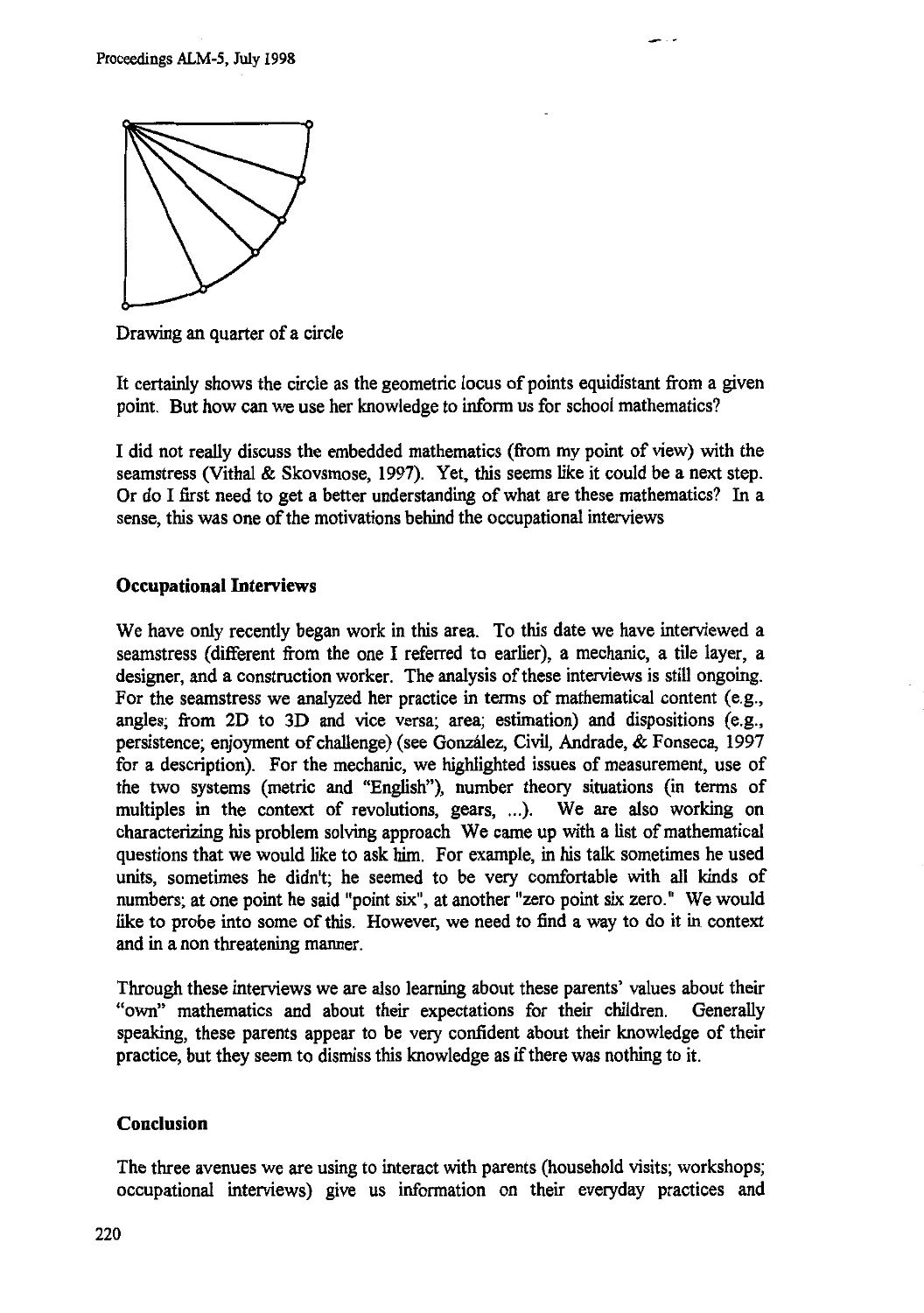**experiences. This information is crucial to our efforts to bridge in-school and out-ofschool mathematics. In the pedagogical transformation of this household and everyday knowledge, we are forced to re-examine what we count as mathematics. In this process, we are faced with Milh-oy's (1992) paradox of whether we can see mathematics that may look very different from the kind of mathematics that we learned in classrooms.**

**At this point in our work, the workshops and the occupational interviews raise several questions for us. How can we develop a truthful collaboration in which all parties come both as learners and as resources? What should the mathematical content of the workshops be? How can we assess the impact (affective, cognitive) of these workshops? What should we do to follow up the occupational interviews? Of course, for some of these questions, we have partial answers. But this is an evolving process. We are constantly revising and rethinking our approach.**

#### **Bibliography**

- Abreu, G. de (1995). 'Understanding how children experience the relationship between home and school mathematics' *Mind, Culture, and Activity, 2,* 119-142.
- Benn, R. (1997). *Adults Count Too: Mathematics for Empowerment.* Leicester, England: **NIACE**
- Civil, M. (1993). 'Household visits and teachers' study groups: Integrating mathematics to a socio-cultural approach to instruction' in J. R. Becker & B. J. Pence (Eds.) *Proceedings of the Fifteenth Annual Conference of the North American Chapter of the International Group for the Psychology of Mathematics Education* (Vo. 2, pp. 49-55). Pacific Grove, CA: San Jose State University.
- Cobb, P. (1991). 'Reconstructing Elementary School Mathematics' *Focus on Learning Problems in Mathematics, 13* (2), 3-32.
- Ernest, P. (1998). *Social constructivism as a philosophy of mathematics.* Albany, N.Y.: State University of New York.
- Frankenstein, M. (1989). *Relearning mathematics: A different third R radical maths.* London: Free Association Books.
- Frankenstein, M. & Powell, A. (1994). 'Toward liberatory mathematics: Paulo Freire's epistemology and ethnomathematics', in P. L McLaren & C. Lankshear (Eds.), *Politics of liberation: Paths from Freire* (pp. 74-99). New York: Routledge.
- Fasheh, M. (1991). 'Mathematics in a social context: Math within education as praxis versus math within education as hegemony', in M. Harris (Ed.), *Schools, Mathematics and Work,* Falmer, New York, 57-61.
- Floyd-Tenery, M. (1995). 'Teacher as mediator', *Practicing Anthropology, 17* (3), 10-12.
- González, N., Civil, M., Andrade, R. & Fonseca, J. D. (1997, March). 'A bridge to the many *faces of mathematics: Exploring the household mathematical experiences of bilingual students',* paper presented at the Annual Meeting of the American Educational Research Association, Chicago, IL.
- Harris, M. (1991). *Schools, Mathematics and Work,* Falmer, New York.
- Knijnik, G. (1996). *Exclusão e resistência: Educação matemática e legitimade cultural*. Porto Alegre, Brasil: Artes Médicas.
- Lampert, M. (1990). 'When the problem is not the question and the solution is not the answer: Mathematical knowing and teaching' *American Educational Research Journal, 27,* 29-63.